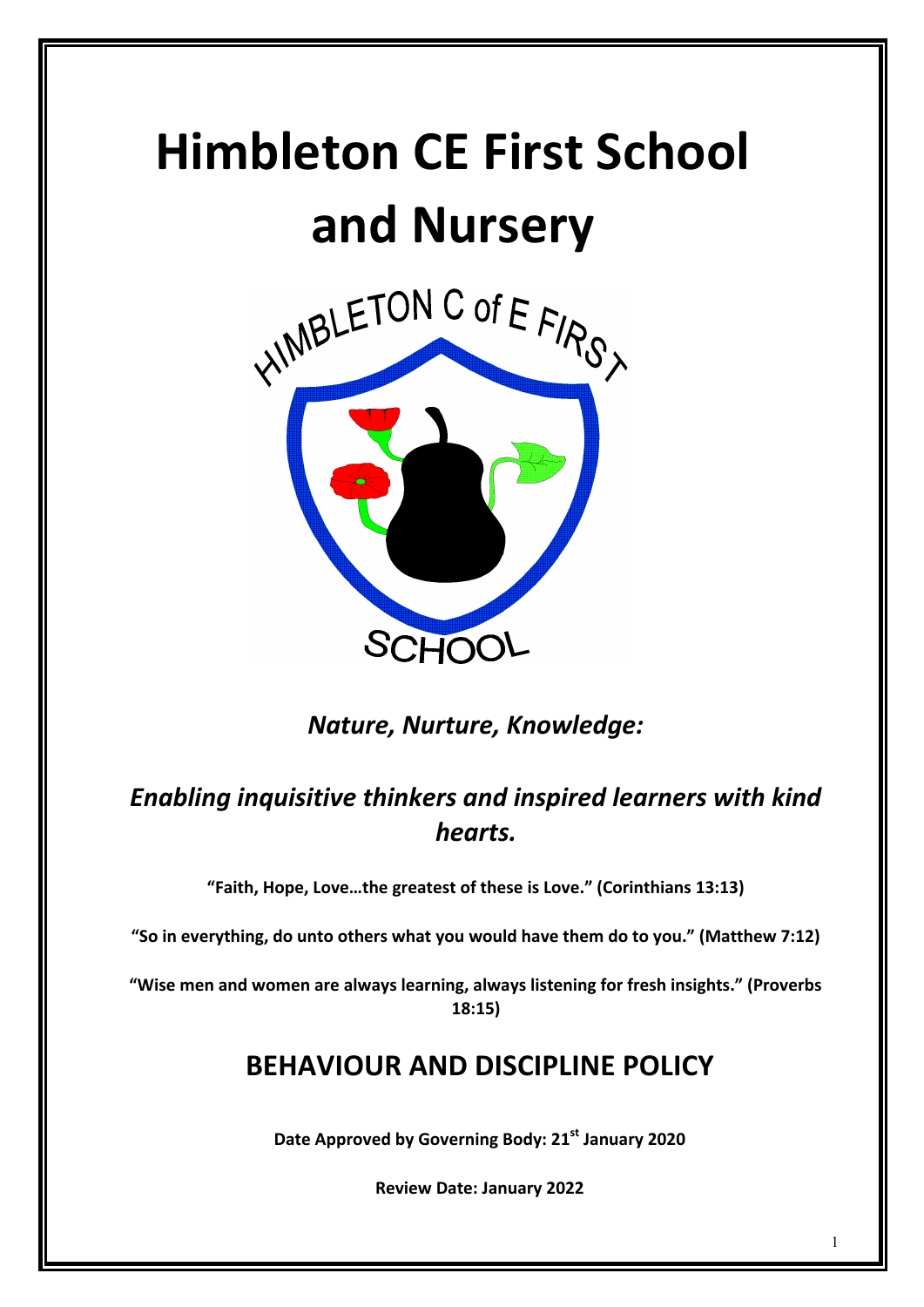## **BEHAVIOUR AND DISCIPLINE POLICY**

#### **Aims:**

All children should learn how to behave properly as part of God's family and therefore need a positive structure to help them progress towards self-discipline. The purpose of this policy is therefore: 

- To encourage good behaviour.
- To share with the children the Christian values that underlie the school's ethos and therefore this policy.
- To establish a clear system of rewards to show approval.
- To establish a clear system of sanctions to show disapproval.
- To involve parents in order to give the children consistent messages and to increase parental accountability for children's behaviour.
- To encourage the children to take responsibility for their own behaviour.
- For the children to understand that they can make amends for lapses in their behaviour and can move on from them.

#### **Behaviour expected in school:**

Children should show respect and care for each other and adults by:

-Being polite to others.

-Being honest and truthful

-Conducting themselves in an appropriate manner.

Children should take care of the buildings, equipment and the environment of the school. They should show respect for the work and property of others.

To make this accessible for our pupils, the school rules are as follows:

- We take responsibility for our environment and our belongings.
- We respect ourselves and each other.
- We show good manners.
- We take pride in all that we do.
- We always try our best.
- We move around safely and always walk in school.

#### **Unacceptable Behaviour:**

We will not tolerate violence whether physical or verbal, bullying, homophobic, racial or sexual harassment, rudeness, unkindness or swearing.

Any of the above behaviour will be reported in the school's 'Behaviour Log' which is kept securely in the School Office. This log is reviewed regularly by the Headteacher and incidents of homophobic, racial and sexual harassment are reported to the Full Governing Body through the Headteacher's Report each term. If there are any ongoing issues, the Headteacher will discuss these with the Chair of Governors as a matter of urgency.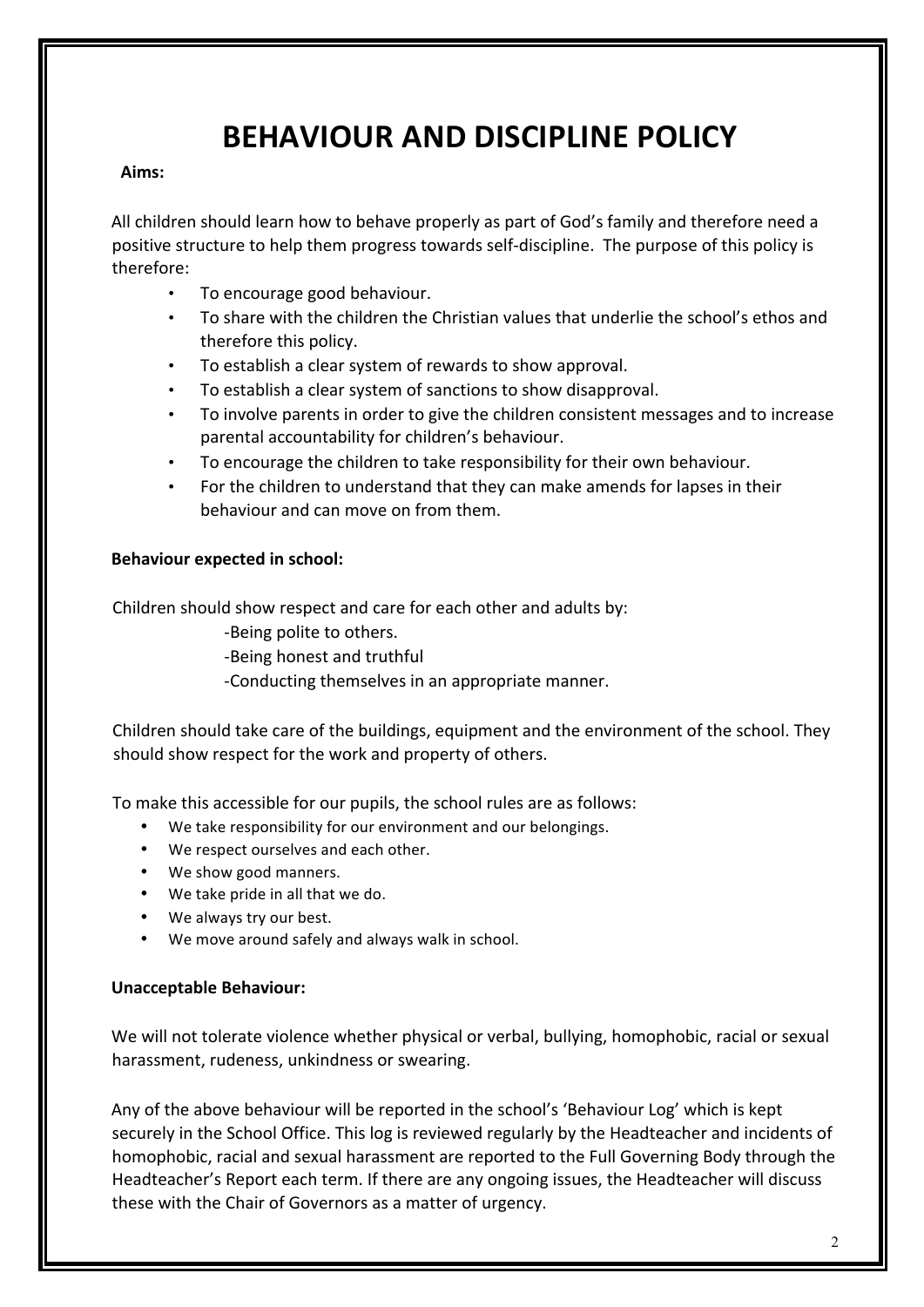#### **Forgiveness:**

Children will learn that although we make mistakes it is important to acknowledge them, to make restitution where possible and that this is often includes making an apology. A true apology recognises that something must change following the apology (i.e. behaviour, attitude) and that forgiveness should be sought and also offered. Children are asked to consider the following: 

- I'm sorry for...
- This is wrong because...
- In the future I will...
- Will you forgive me?

This approach is promoted throughout the school.

#### Children learn what is expected of them and our Christian values through:

- $\cdot$  The example of all adults.
- A positive atmosphere of mutual respect and the encouragement of good behaviour in class and throughout the school. Children will be trusted, valued and given responsibilities.
- Our values used in daily acts of worship
- PSHE(C) lessons and Circle time; these will be used to:
	- $\triangleright$  Enable the children to identify their own feelings and appropriate responses.
	- $\triangleright$  Discuss in a non-threatening situation hypothetical and real conflict situations and appropriate responses.
	- $\triangleright$  Learn how to keep themselves safe and to understand what constitutes bullying.
	- $\triangleright$  Develop strategies that they can use to build their own self-esteem and to deal with conflict between peers.

#### **Strategies used by staff to encourage a positive attitude to individual behaviour:**

- Offer a choice then praise children who make the 'right' choice. E.g. 'You can choose finish your work now or at playtime'.
- Use language that assumes compliance rather than appearing to offer a choice. E.g: 'Sit in your place – thank you' NOT 'Will you sit down please?'
- Use the 'Three What's':
	- $\triangleright$  What are you doing?
	- $\triangleright$  What should you be doing?
	- $\triangleright$  What I need you to do now is... (assuming compliance).